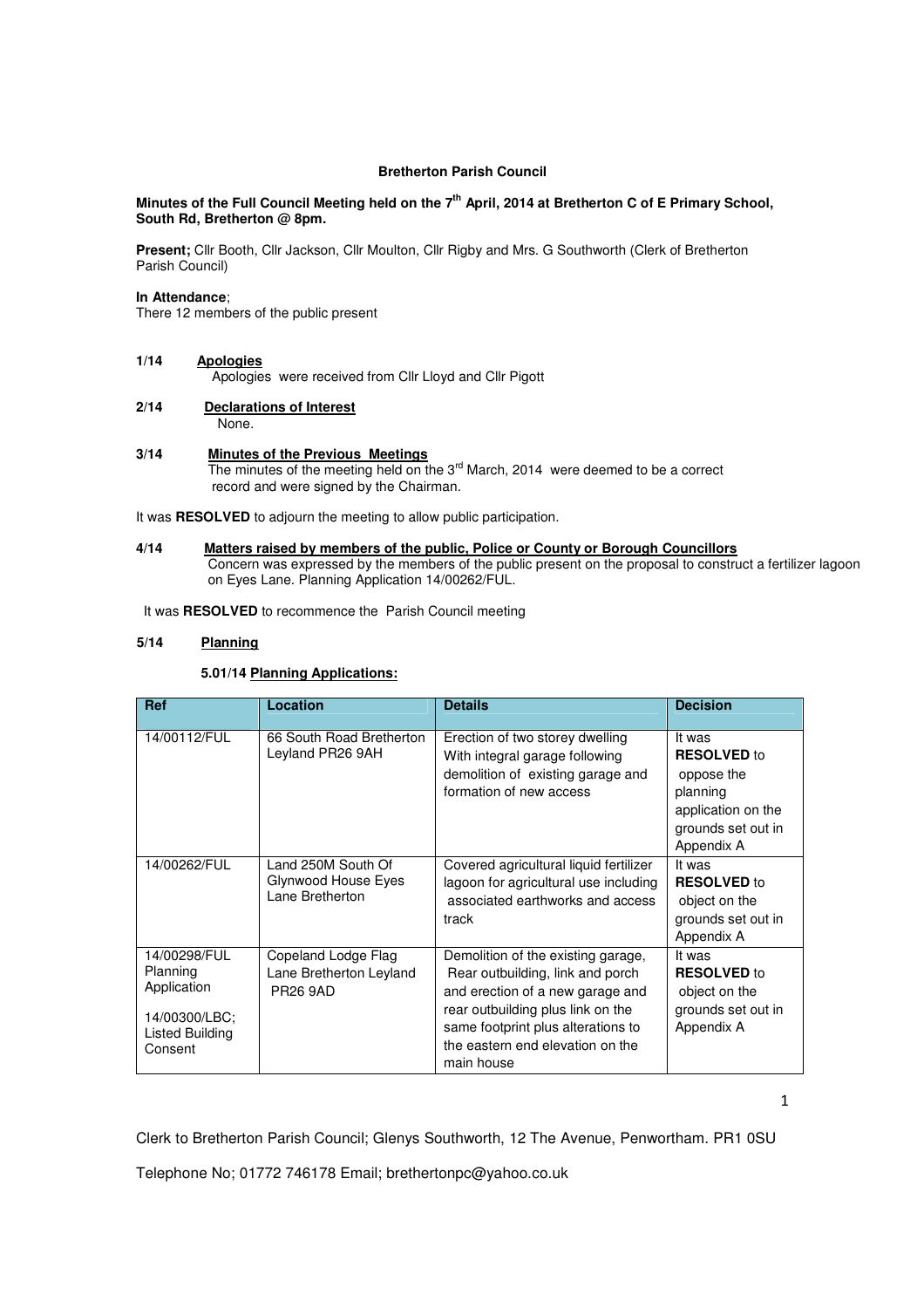### **5.02/14 Decisions Made by Chorley Borough Council**

| It was RESOLVED to note the following decision made by Chorley Borough Council |                                                                  |                                                                                                          |                                  |  |
|--------------------------------------------------------------------------------|------------------------------------------------------------------|----------------------------------------------------------------------------------------------------------|----------------------------------|--|
| <b>Ref</b>                                                                     | <b>Location</b>                                                  | <b>Details</b>                                                                                           | <b>Decision</b>                  |  |
| 14/00013/TPO                                                                   | The Old Rectory 156<br>South Road Bretherton<br>Leyland PR26 9AH | Felling of sycamore tree<br>(T10) covered by TPO no. 6<br>(Bretherton) 1987. No<br>replacement proposed. | Consent for Tree<br><b>Works</b> |  |

#### **6/14 Finance**

## **6.01/14 Payment**

It was **RESOLVED** to pay the following invoices. The invoices having been inspected/authorized by Cllr Booth and Cllr Moulton.

| <b>Cheque</b><br>No. | Recipient                       | <b>Description</b>                     | Amount    |
|----------------------|---------------------------------|----------------------------------------|-----------|
| 1296                 | Glenys Southworth               | March Salary                           | 149-59    |
| 1297                 | Glenys Southworth               | March Expenses                         | 76-79     |
| 1298                 | Countrywide Grounds Maintenance | Grounds Maintenance during Mar<br>2014 | 238-50    |
| 1299                 | LALC                            | Conference Fees for Chair and<br>Clerk | $70-00$   |
| 1300                 | Gary Baldwin c/o coppercreative | Website Hosting                        | 100-00    |
| 1301                 | Play Inspection Company Ltd     | Play area inspection 2014              | 71-94     |
| 1302                 | <b>Rufford Printers</b>         | Printing of Spring Newsletter          | $90 - 00$ |

### **6.02/14 Monitoring Statement**

 It was **RESOLVED** that monitoring statement for the period to the 31/3/14 be approved and the Chairman signed the statement on behalf of the Parish Council.

- **7/14 Consultation on improvements to Sollom-Eyes Lane Cycle Path** It was **RESOLVED** to respond to the consultation
- **8/14 Preplanning Consultation on proposed wind turbine** It was **RESOLVED** to consider respond to the consultation
- **9/14 Chorley Civic Society Bi Annual Awards 2014** It was **RESOLVED** to nominate the Bowling Club House
- **10/14 Electronic Payments**. It was **RESOLVED** not use electronic payments
- **11/14 Consultation on a draft transparency code for Parish and Town Councils with a turnover not exceeding £25000** It was **RESOLVED** to respond to the consultation
	-
- **12/14 Certificate in Local Council Administration** It was **RESOLVED** to note that the Clerk has now obtained the qualification
- **13/14 Annual Report 2013-14** It was **RESOLVED** to agree the contents of the Annual Report

2

Clerk to Bretherton Parish Council; Glenys Southworth, 12 The Avenue, Penwortham. PR1 0SU

Telephone No; 01772 746178 Email; brethertonpc@yahoo.co.uk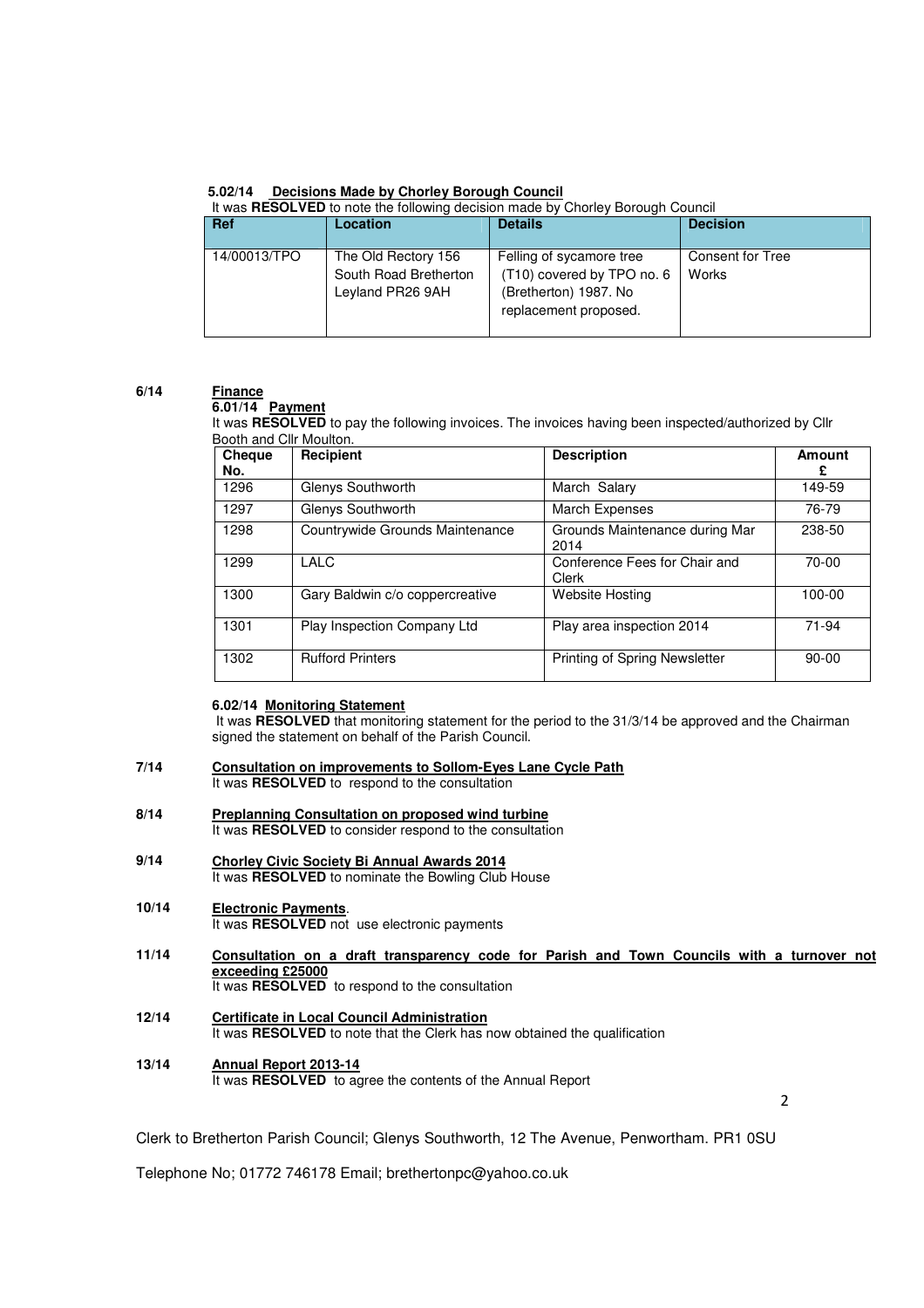| 14/14 | Annual Audit of Accounts for year ending 31 March 2014<br>It was <b>RESOLVED</b> to note the closing date for the Annual Return                                         |
|-------|-------------------------------------------------------------------------------------------------------------------------------------------------------------------------|
| 15/14 | <b>Risk Assessment</b><br>It was RESOLVED to agree the contents of the revised Risk Assessment                                                                          |
| 16/14 | Date of next Meeting<br>The next full Parish Council meeting will take place on Monday 12 <sup>th</sup> May 2014, at 8pm at Bretherton Endowed<br>C of E Primary School |
|       | There being no further business the Chairman closed the meeting at 9.30pm                                                                                               |
|       |                                                                                                                                                                         |
|       |                                                                                                                                                                         |
|       |                                                                                                                                                                         |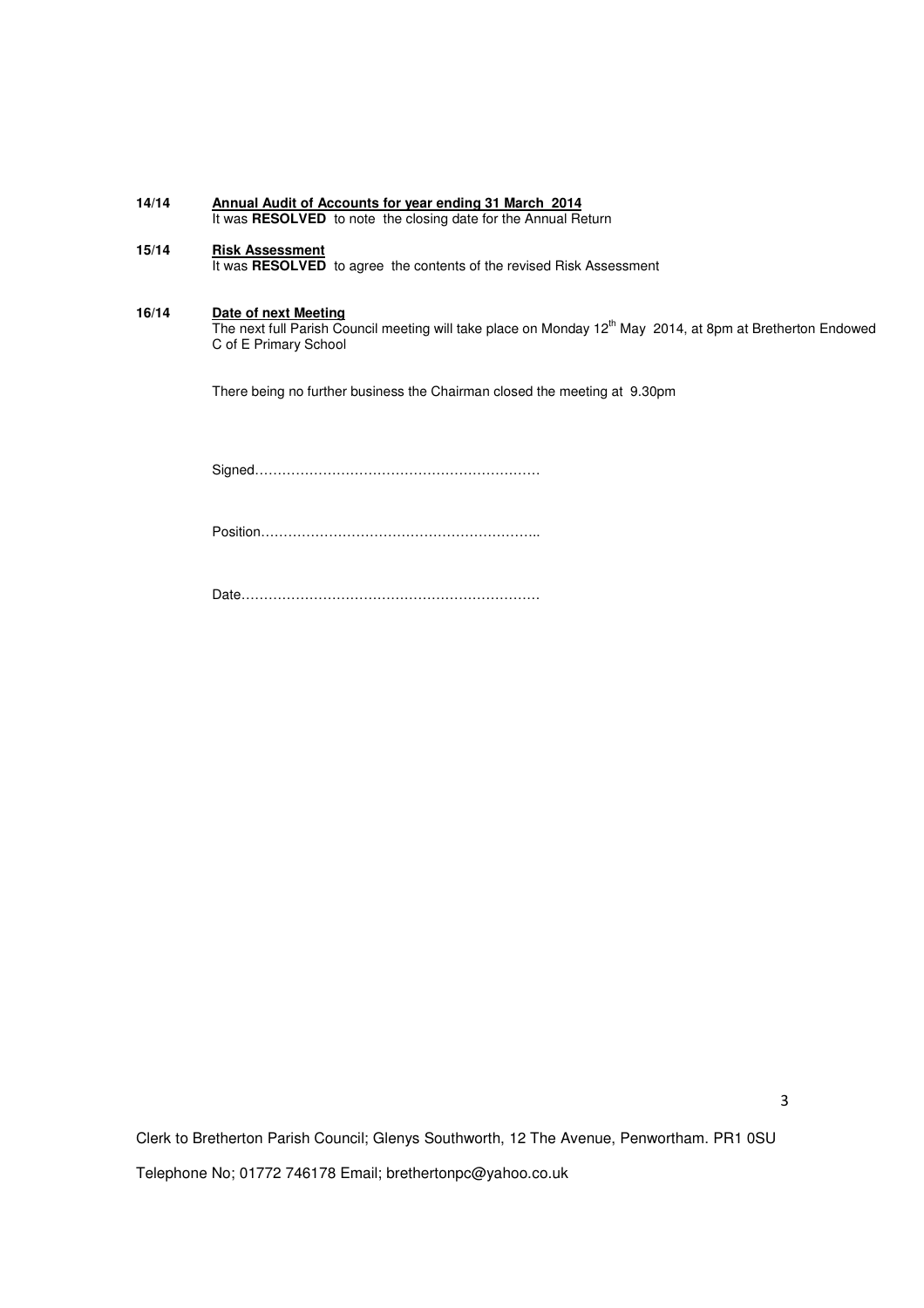# **Appendix A to Minutes of the meeting held on the 7/4/14**

**Planning Reference No 14/00112/FUL; 66 South Rd, Bretherton.** 

**Details; Erection of two storey dwelling, with integral garage following demolition of existing garage and formation of new access** 

**The Parish Council opposed the application on the following grounds**

## Road Access

Traffic generation/highway safety

Sympathetic design and choice of materials

Overbearing nature of proposal

Overshadowing/loss of light

Overlooking/loss of privacy

Context: proposal in relation to surroundings

Effect on listed buildings/conservation areas

Potential for light pollution

Drainage/flooding issues

Concern expressed by significant number of residents

Represents garden development which could set a precedent within the green belt

Clerk to Bretherton Parish Council; Glenys Southworth, 12 The Avenue, Penwortham. PR1 0SU Telephone No; 01772 746178 Email; brethertonpc@yahoo.co.uk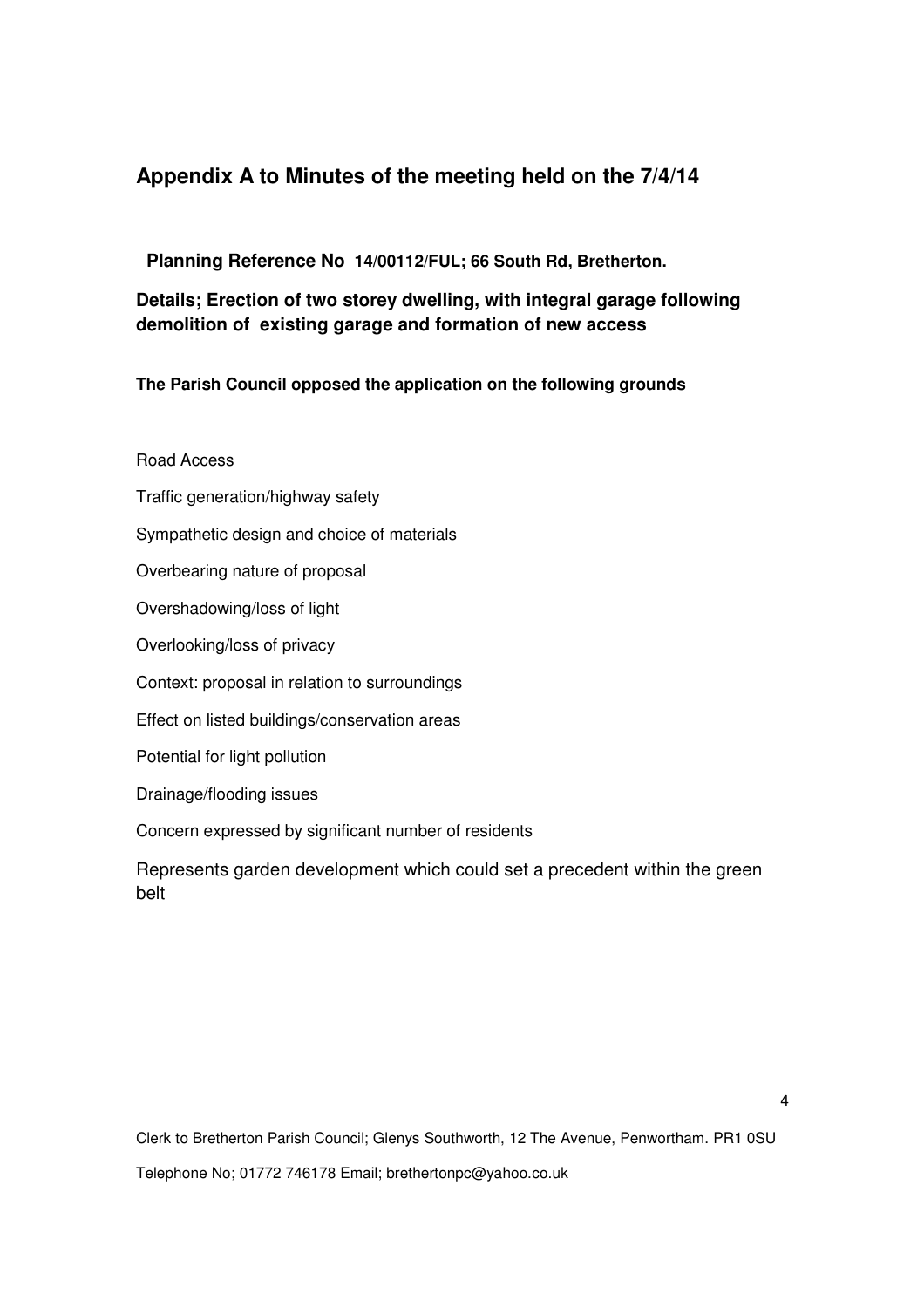**Planning Reference No14/00262/FUL; Land 250M South Of Glynwood House Eyes Lane Bretherton** 

**Details; Covered agricultural liquid fertilizer lagoon for agricultural use including associated Earthworks and access track** 

## **The Parish Council opposed the application on the following grounds**

Planning History of the site

Road Access

Adequacy of parking

Traffic Generation and Highway Safety

Sympathetic Design and Choice of materials/landscaping proposals

Disposal of waste

Presence of protected species.

Potential for Noise Pollution

Potential for the generation of noxious smells.

Drainage/flooding issues

Concern by a significant number of residents.

Insufficient information provided.

Lack of detailed information on the operation of the lagoon

Insufficient consultation undertaken with local residents

Presence of cables and pipelines on the area.